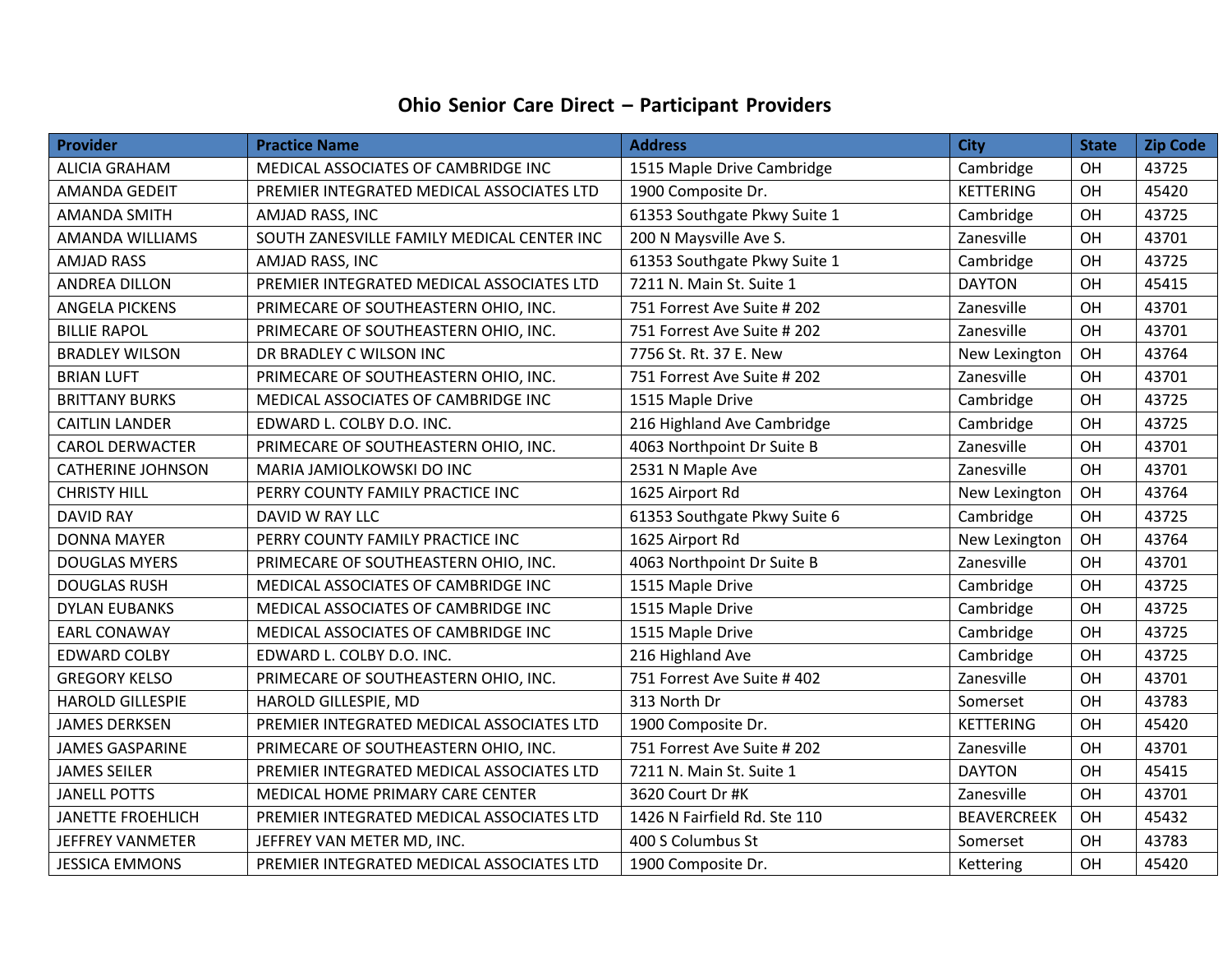| <b>JOHN MILLER</b>        | PERRY COUNTY FAMILY PRACTICE INC           | 1625 Airport Rd                           | New Lexington      | OH | 43764 |
|---------------------------|--------------------------------------------|-------------------------------------------|--------------------|----|-------|
| <b>JUDEAN LEROY</b>       | FAMILY HEALTHCARE PARTNERS                 | 145 Sunrise Center Dr                     | Zanesville         | OH | 43701 |
| <b>JULIANNE JAMES</b>     | MEDICAL ASSOCIATES OF CAMBRIDGE INC        | 1515 Maple Drive                          | Cambridge          | OH | 43725 |
| <b>KARAH STROUSE</b>      | MORGAN COUNTY FAMILY PRACTICE              | 4279 OH 376                               | McConnelsville     | OH | 43756 |
| <b>KATHLEEN</b>           | MORGAN COUNTY FAMILY PRACTICE              | 4279 St. Rte 376 NW                       | McConnelsville     | OH | 43756 |
| <b>MONTGOMERY</b>         |                                            |                                           |                    |    |       |
| <b>KAYODE OJEDELE</b>     | MEDICAL ASSOCIATES OF CAMBRIDGE INC        | 1515 Maple Drive                          | Cambridge          | OH | 43725 |
| <b>KRISTEN BURGESS</b>    | MEDICAL HOME PRIMARY CARE CENTER           | 3620 Court Dr #K                          | Zanesville         | OH | 43701 |
| <b>KRISTINA HELMICK</b>   | PREMIER INTEGRATED MEDICAL ASSOCIATES LTD  | 1425 N Fairfield Rd.                      | <b>Beavercreek</b> | OH | 45432 |
| <b>KRISTOFER SANDLUND</b> | ZANESVILLE FAMILY PRACTICE INC             | 1215 Newark Rd                            | Zanesville         | OH | 43701 |
| <b>LAINE SOMMERS</b>      | PREMIER INTEGRATED MEDICAL ASSOCIATES LTD  | 6551 Centerville Business Parkway Ste 100 | <b>CENTERVILLE</b> | OH | 45459 |
| <b>LARRY COWAN</b>        | THORNVILLE FAMILY MEDICAL CENTER INC       | 41 Foster Drive                           | Thornville         | OH | 43076 |
| <b>LAUREN HOGUE</b>       | PRIMECARE OF SOUTHEASTERN OHIO, INC.       | 751 Forrest Ave Suite # 402               | Zanesville         | OH | 43701 |
| LINDA SWALLIE             | AMJAD RASS, INC                            | 61353 Southgate Pkwy Suite 1              | Cambridge          | OH | 43725 |
| LINDSAY JESSUP            | LISA KNIGHT FLAREY, D.O., INC.             | 915 Adair Ave                             | Zanesville         | OH | 43701 |
| <b>LISA FLAREY</b>        | LISA KNIGHT FLAREY, D.O., INC.             | 915 Adair Ave                             | Zanesville         | OH | 43701 |
| <b>MARIA JAMIOLKOWSKI</b> | MARIA JAMIOLKOWSKI DO INC                  | 2531 N Maple Ave                          | Zanesville         | OH | 43701 |
| <b>MARK GOGGIN</b>        | MEDICAL ASSOCIATES OF CAMBRIDGE INC        | 1515 Maple Drive                          | Cambridge          | OH | 43725 |
| <b>MARK SCHLONEGER</b>    | PREMIER INTEGRATED MEDICAL ASSOCIATES LTD  | 7211 N. Main St. Suite 1                  | <b>DAYTON</b>      | OH | 45415 |
| <b>MARLON TWYMAN</b>      | PREMIER INTEGRATED MEDICAL ASSOCIATES LTD  | 1152 W. Third St.                         | <b>DAYTON</b>      | OH | 45402 |
| MARSHA COOPER             | PREMIER INTEGRATED MEDICAL ASSOCIATES LTD  | 235 W. National Rd.                       | VANDALIA           | OH | 45377 |
| <b>MARY TILTON</b>        | AMJAD RASS, INC                            | 61353 Southgate Pkwy Suite 1              | Cambridge          | OH | 43725 |
| <b>MEGAN DORSAK</b>       | PREMIER INTEGRATED MEDICAL ASSOCIATES LTD  | 1425 N Fairfield Rd. Ste 110              | <b>BEAVERCREEK</b> | OH | 45432 |
| MELISSA KOPPELMAN         | THORNVILLE FAMILY MEDICAL CENTER INC       | 41 Foster Drive                           | Thornville         | OH | 43076 |
| <b>MICHAEL BOBB</b>       | PRIMECARE OF SOUTHEASTERN OHIO, INC.       | 167 S Main St                             | Roseville          | OH | 43777 |
| <b>MICHAEL WITT</b>       | PREMIER INTEGRATED MEDICAL ASSOCIATES LTD  | 1425 N Fairfield Rd. Ste 110              | <b>BEAVERCREEK</b> | OH | 45432 |
| MICHAEL WOOLERY           | PRIMECARE OF SOUTHEASTERN OHIO, INC.       | 751 Forrest Ave Suite # 402               | Zanesville         | OH | 43701 |
| MICHAEL ZIMMERER          | PRIMECARE OF SOUTHEASTERN OHIO, INC.       | 1210 Ashland Ave                          | Zanesville         | OH | 43701 |
| MICHELLE DEVOLL           | MEDICAL HOME PRIMARY CARE CENTER           | 3620 Court Dr #K                          | Zanesville         | OH | 43701 |
| <b>PATRICK GOGGIN</b>     | MEDICAL ASSOCIATES OF CAMBRIDGE INC        | 1515 Maple Drive                          | Cambridge          | OH | 43725 |
| RACHEL GRAHAM             | PRIMECARE OF SOUTHEASTERN OHIO, INC.       | 4063 Northpoint Dr Suite B                | Zanesville         | OH | 43701 |
| RENEE SCHWIETERMAN        | MEDICAL ASSOCIATES OF CAMBRIDGE INC        | 1515 Maple Drive                          | Cambridge          | OH | 43725 |
| RONALD KALCHIK            | SOUTH ZANESVILLE FAMILY MEDICAL CENTER INC | 200 N Maysville Ave S.                    | Zanesville         | OH | 43701 |
| RUTH SPEARMAN             | SOUTH ZANESVILLE FAMILY MEDICAL CENTER INC | 200 N Maysville Ave S.                    | Zanesville         | OH | 43701 |
| SANDRA MASSULLO-          | MEDICAL ASSOCIATES OF CAMBRIDGE INC        | 1515 Maple Drive                          | Cambridge          | OH | 43725 |
| <b>SCHUBERT</b>           |                                            |                                           |                    |    |       |
| <b>SEAN BARNES</b>        | SOUTH ZANESVILLE FAMILY MEDICAL CENTER INC | 200 N Maysville Ave S.                    | Zanesville         | OH | 43701 |
| SETH VENSIL               | PRIMECARE OF SOUTHEASTERN OHIO, INC.       | 751 Forrest Ave Suite # 402               | Zanesville         | OH | 43701 |